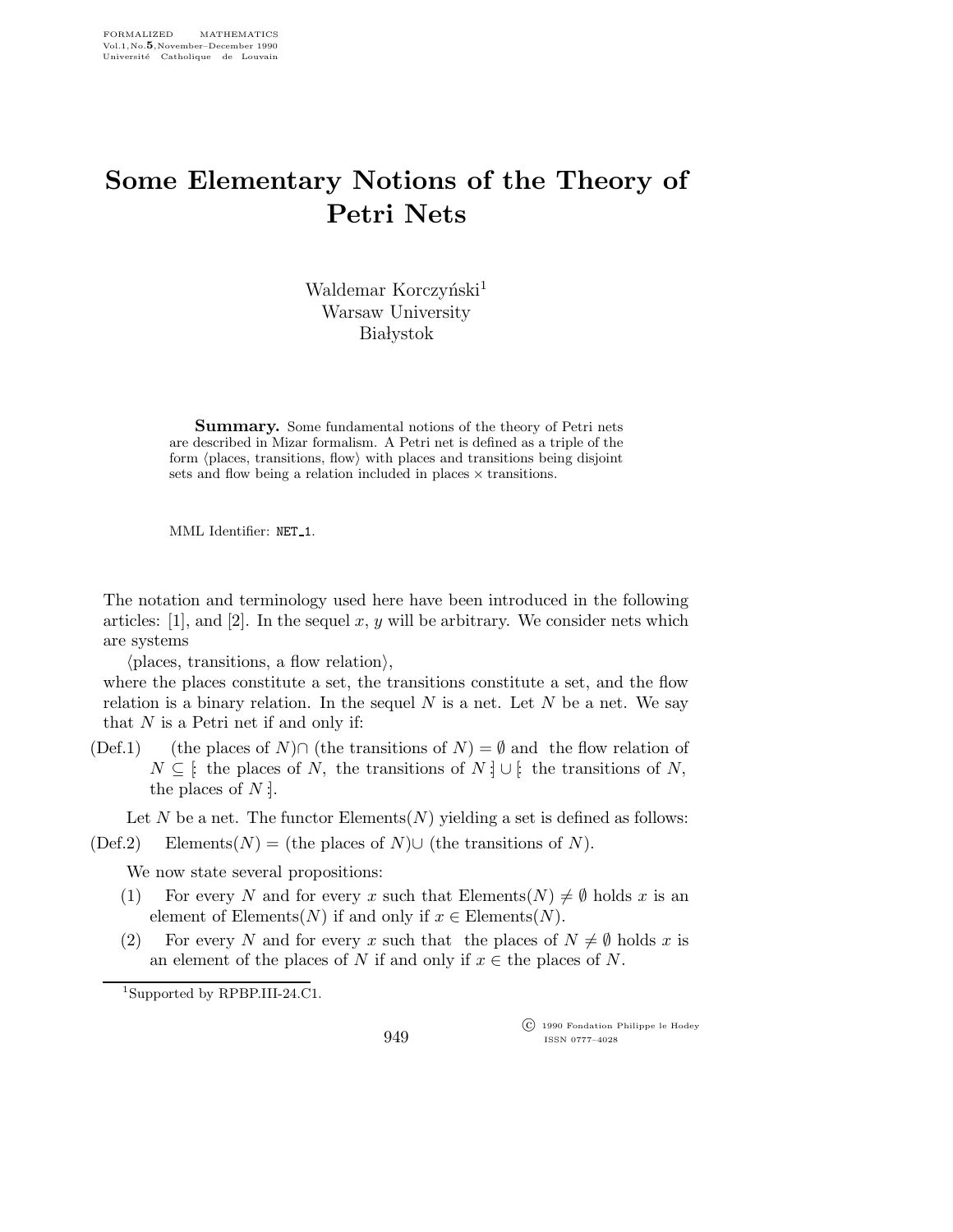- (3) For every N and for every x such that the transitions of  $N \neq \emptyset$  holds x is an element of the transitions of N if and only if  $x \in$  the transitions of  $N$ .
- (4) For every N holds the places of  $N \subseteq \text{Elements}(N)$ .
- (5) For every N holds the transitions of  $N \subseteq \text{Elements}(N)$ .
- Let  $N$  be a net. A set is said to be an element of  $N$  if:

 $(Def.3)$  it = Elements $(N)$ .

Next we state several propositions:

- (6) For every N and for every x holds  $x \in \text{Elements}(N)$  if and only if  $x \in$ the places of N or  $x \in$  the transitions of N.
- (7) For every N and for every x such that Elements(N)  $\neq \emptyset$  holds if x is an element of Elements(N), then x is an element of the places of N or x is an element of the transitions of N.
- (8) For every N and for every x such that x is an element of the places of N and the places of  $N \neq \emptyset$  holds x is an element of Elements(N).
- (9) For every N and for every x such that x is an element of the transitions of N and the transitions of  $N \neq \emptyset$  holds x is an element of Elements(N).
- $(10) \quad \langle \emptyset, \emptyset, \emptyset \rangle$  is a Petri net.
- A net is said to be a Petri net if:

(Def.4) it is a Petri net.

We now state several propositions:

- (11) For every Petri net N holds it is not true that:  $x \in$  the places of N and  $x \in$  the transitions of N.
- (12) For every Petri net N and for all x, y such that  $\langle x,y \rangle \in$  the flow relation of N and  $x \in$  the transitions of N holds  $y \in$  the places of N.
- (13) For every Petri net N and for all x, y such that  $\langle x,y \rangle \in$  the flow relation of N and  $y \in$  the transitions of N holds  $x \in$  the places of N.
- (14) For every Petri net N and for all x, y such that  $\langle x,y \rangle \in$  the flow relation of N and  $x \in$  the places of N holds  $y \in$  the transitions of N.
- (15) For every Petri net N and for all x, y such that  $\langle x, y \rangle \in$  the flow relation of N and  $y \in$  the places of N holds  $x \in$  the transitions of N.

We now define two new predicates. Let  $N$  be a Petri net, and let us consider x, y. We say that x is a pre-element of y in N if and only if:

(Def.5)  $\langle y, x \rangle \in$  the flow relation of N and  $x \in$  the transitions of N.

We say that  $x$  is a post-element of  $y$  in  $N$  if and only if:

(Def.6)  $\langle x, y \rangle \in$  the flow relation of N and  $x \in$  the transitions of N.

We now define two new functors. Let  $N$  be a net, and let  $x$  be an element of Elements(N). The functor  $Pre(N, x)$  yielding a set is defined by:

(Def.7)  $y \in \text{Pre}(N, x)$  if and only if  $y \in \text{Elements}(N)$  and  $\langle y, x \rangle \in \text{the flow}$ relation of N.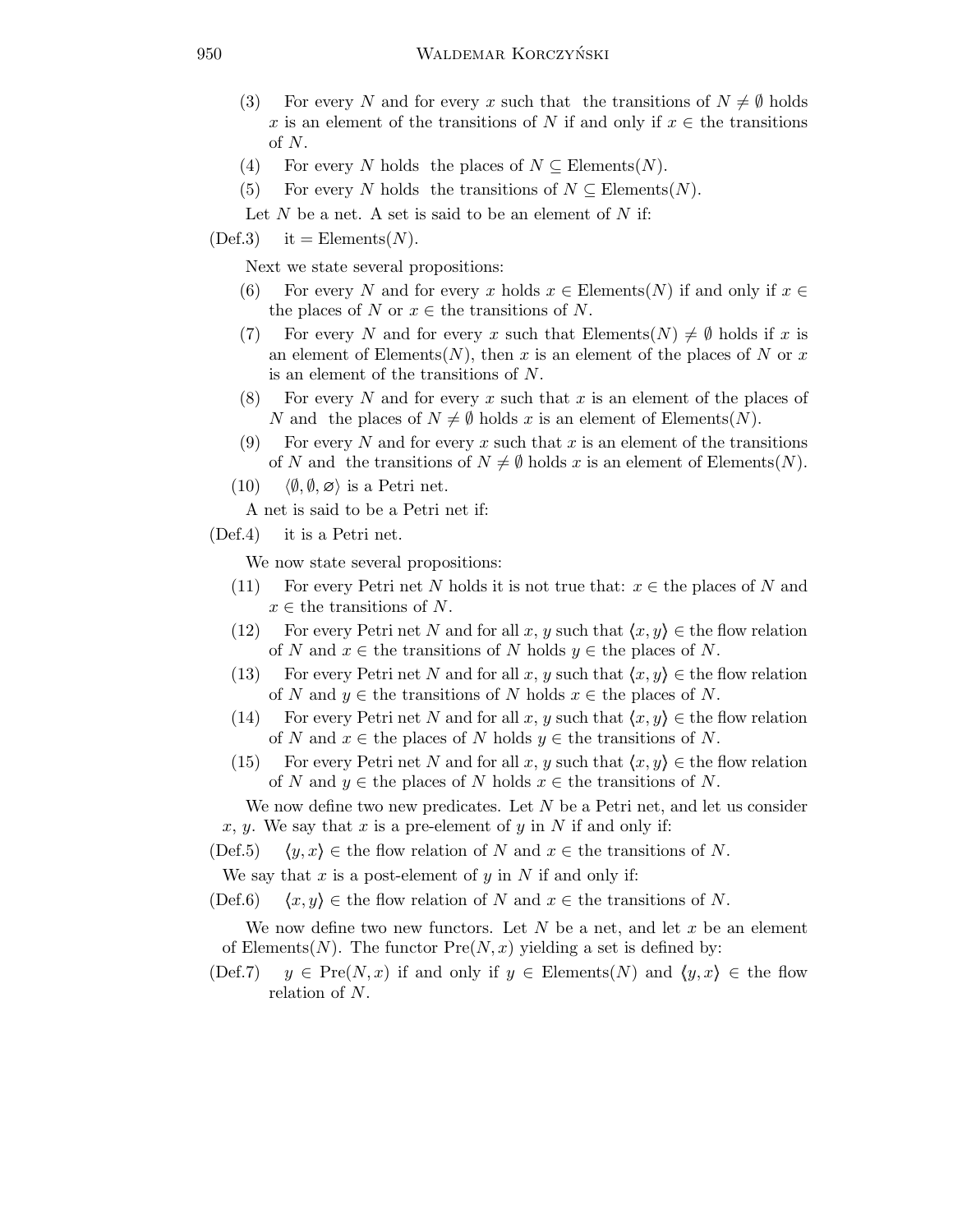The functor  $Post(N, x)$  yielding a set is defined by:

(Def.8)  $y \in \text{Post}(N, x)$  if and only if  $y \in \text{Elements}(N)$  and  $\langle x, y \rangle \in \text{the flow}$ relation of N.

Next we state several propositions:

- (16) For every Petri net N and for every element x of Elements(N) holds  $Pre(N, x) \subseteq Elements(N).$
- (17) For every Petri net N and for every element x of Elements $(N)$  holds  $Pre(N, x) \in 2^{\text{Elements}(N)}$ .
- (18) For every Petri net N and for every element x of Elements $(N)$  holds  $Post(N, x) \subseteq Elements(N).$
- (19) For every Petri net N and for every element x of Elements(N) holds  $\text{Post}(N, x) \in 2^{\text{Elements}(N)}$ .
- (20) For every Petri net N and for every element y of Elements (N) such that  $y \in$  the transitions of N holds  $x \in \text{Pre}(N, y)$  if and only if y is a pre-element of  $x$  in  $N$ .
- (21) For every Petri net N and for every element y of Elements  $(N)$  such that  $y \in$  the transitions of N holds  $x \in$  Post $(N, y)$  if and only if y is a post-element of  $x$  in  $N$ .

Let N be a Petri net, and let x be an element of Elements $(N)$ . Let us assume that Elements(N)  $\neq \emptyset$ . The functor enter(N, x) yielding a set is defined by:

(Def.9) if  $x \in$  the places of N, then enter $(N, x) = \{x\}$  but if  $x \in$  the transitions of N, then  $\text{enter}(N, x) = \text{Pre}(N, x)$ .

We now state three propositions:

- (22) For every Petri net N and for every element x of Elements(N) such that Elements(N)  $\neq \emptyset$  holds enter(N, x) = {x} or enter(N, x) = Pre(N, x).
- (23) For every Petri net N and for every element x of Elements(N) such that Elements(N)  $\neq \emptyset$  holds enter(N, x)  $\subseteq$  Elements(N).
- (24) For every Petri net N and for every element x of Elements  $(N)$  such that Elements(N)  $\neq \emptyset$  holds enter(N, x)  $\in 2^{\text{Elements}(N)}$ .

Let N be a Petri net, and let x be an element of Elements $(N)$ . Let us assume that Elements(N)  $\neq \emptyset$ . The functor exit(N, x) yields a set and is defined by:

(Def.10) if  $x \in$  the places of N, then  $\mathrm{exit}(N, x) = \{x\}$  but if  $x \in$  the transitions of N, then  $ext(N, x) = Post(N, x)$ .

We now state three propositions:

- (25) For every Petri net N and for every element x of Elements(N) such that Elements(N)  $\neq \emptyset$  holds  $ext(N, x) = \{x\}$  or  $ext(N, x) = \text{Post}(N, x)$ .
- (26) For every Petri net N and for every element x of Elements(N) such that Elements(N)  $\neq \emptyset$  holds exit(N, x)  $\subseteq$  Elements(N).
- (27) For every Petri net N and for every element x of Elements $(N)$  such that Elements(N)  $\neq \emptyset$  holds  $\mathrm{exit}(N, x) \in 2^{\mathrm{Elements}(N)}$ .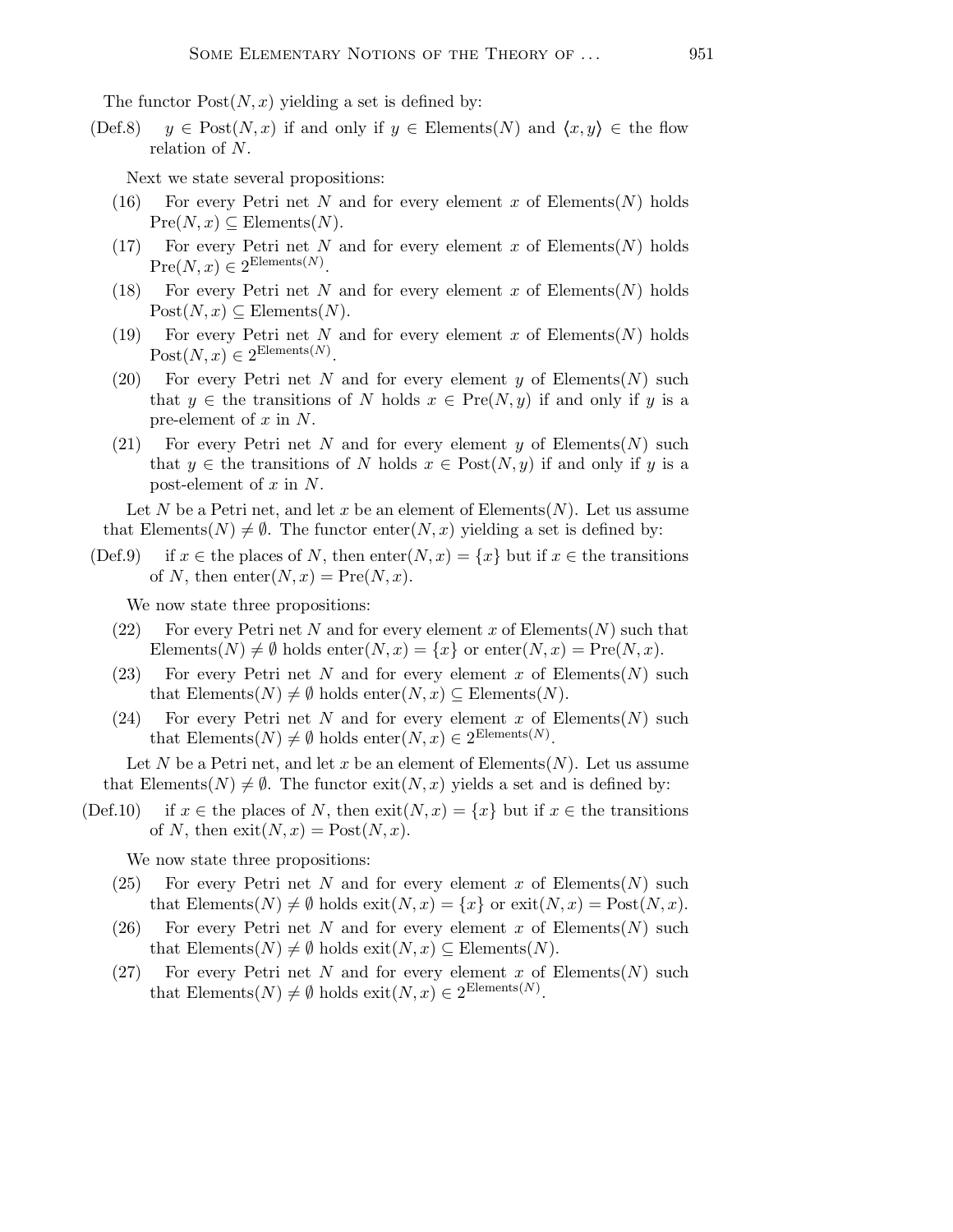Let N be a Petri net, and let x be an element of Elements $(N)$ . Let us assume that Elements(N)  $\neq \emptyset$ . The functor field(N,x) yielding a set is defined as follows:

 $(Def.11)$  field $(N, x)$  = enter $(N, x)$  ∪ exit $(N, x)$ .

We now define two new functors. Let  $N$  be a net, and let  $x$  be an element of the transitions of N. The functor  $Prec(N, x)$  yielding a set is defined by:

(Def.12)  $y \in \text{Prec}(N, x)$  if and only if  $y \in$  the places of N and  $\langle y, x \rangle \in$  the flow relation of N.

The functor  $Postc(N, x)$  yielding a set is defined as follows:

(Def.13)  $y \in \text{Postc}(N, x)$  if and only if  $y \in \text{the places of } N \text{ and } \langle x, y \rangle \in \text{the flow}$ relation of N.

We now define two new functors. Let  $N$  be a Petri net, and let  $X$  be a set. Let us assume that  $X \subseteq \text{Elements}(N)$ . The functor  $\text{Entry}(N, X)$  yields a set and is defined by:

 $(Def.14)$   $x \in \text{Entr}(N, X)$  if and only if  $x \in 2^{\text{Elements}(N)}$  and there exists an element y of Elements(N) such that  $y \in X$  and  $x = \text{enter}(N, y)$ .

The functor  $Ext(N, X)$  yielding a set is defined by:

(Def.15)  $x \in \text{Ext}(N, X)$  if and only if  $x \in 2^{\text{Elements}(N)}$  and there exists an element y of Elements(N) such that  $y \in X$  and  $x = \text{exit}(N, y)$ .

Next we state two propositions:

- (28) For every Petri net N and for every element x of Elements $(N)$  and for every set X such that Elements(N)  $\neq \emptyset$  and  $X \subseteq$  Elements(N) and  $x \in X$ holds enter $(N, x) \in \text{Entr}(N, X)$ .
- (29) For every Petri net N and for every element x of Elements $(N)$  and for every set X such that Elements(N)  $\neq \emptyset$  and  $X \subseteq$  Elements(N) and  $x \in X$ holds  $ext(N, x) \in Ext(N, X)$ .

We now define two new functors. Let  $N$  be a Petri net, and let  $X$  be a set. Let us assume that  $X \subseteq \mathrm{Elements}(N)$ . The functor Input $(N, X)$  yields a set and is defined by:

 $(\text{Def.16})$  Input $(N, X) = \bigcup \text{Entr}(N, X)$ .

The functor  $Output(N, X)$  yielding a set is defined by:

 $(\text{Def.17})$  Output $(N, X) = \bigcup \text{Ext}(N, X)$ .

The following four propositions are true:

- (30) For every Petri net N and for every x and for every set X such that Elements(N)  $\neq \emptyset$  and  $X \subseteq$  Elements(N) holds  $x \in$  Input(N, X) if and only if there exists an element y of Elements(N) such that  $y \in X$  and  $x \in \text{enter}(N, y)$ .
- (31) For every Petri net N and for every x and for every set X such that Elements(N)  $\neq \emptyset$  and  $X \subseteq$  Elements(N) holds  $x \in$  Output(N, X) if and only if there exists an element y of Elements(N) such that  $y \in X$  and  $x \in \text{exit}(N, y).$